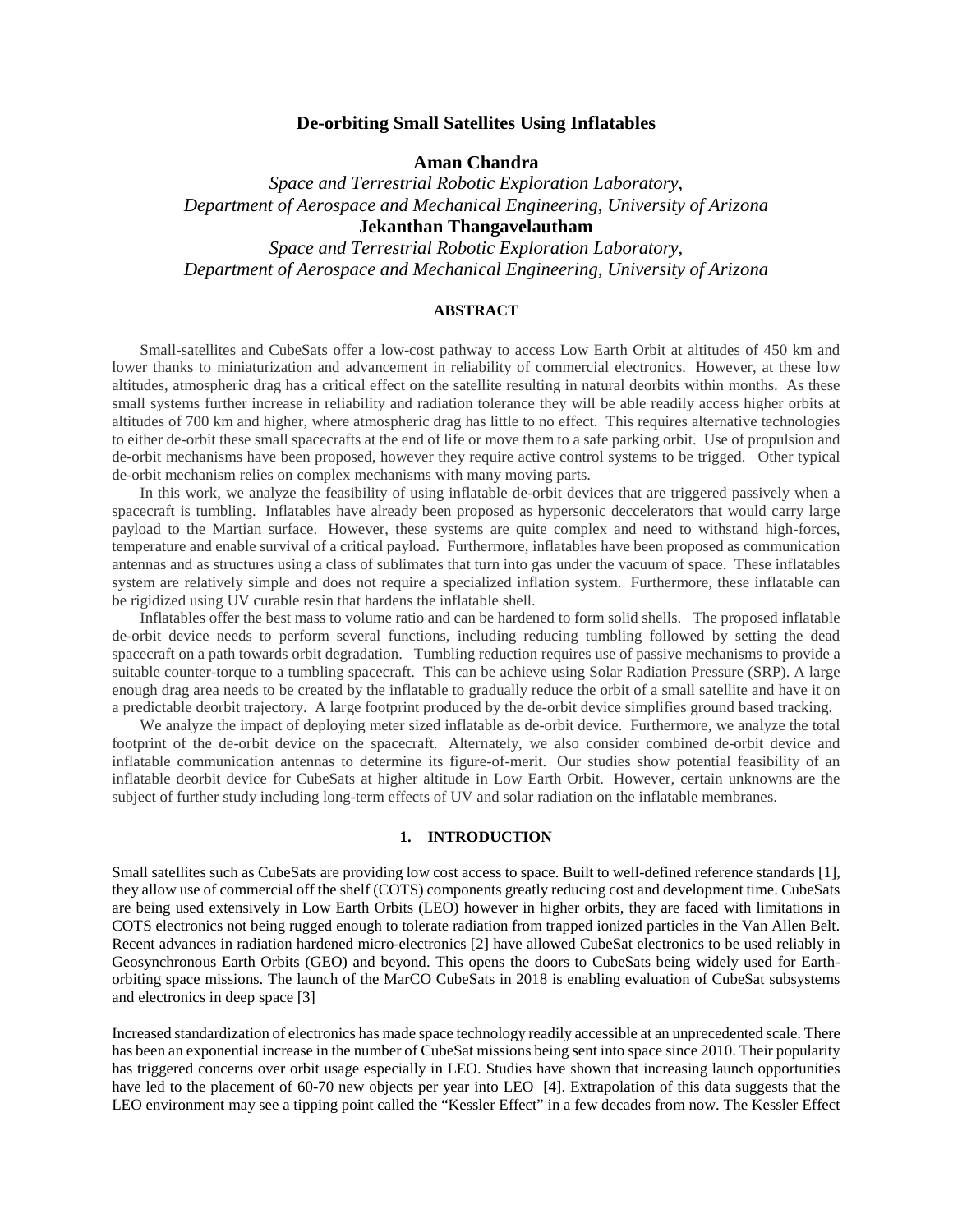would result in saturation of objects in LEO leading to uncontrolled phenomenon such as cascading collisions and communication blockages. It is necessary, therefore, to provide traffic management and service Low Earth Orbits to remove orbiting debris. Fig. 1 is a visual illustration of LEO congestion.



Fig. 1. Visual illustration of the "Kessler Effect"

Several strategies have been researched for the servicing of orbits. These include Active Debris Removal (ADR) and On-Orbit Satellite Servicing (OSS) [5]. ADR requires placing an end effector such as a tether or net in the desired orbit dedicated solely to capture and harness debris. This method does not prove very effective for debris disposal. OSS includes methods of placing robotic components on existing satellites to facilitate orbital debris collection and disposal. Both these methods face the common hurdle of increasing the complexity of mission design, increased cost and logistics. Constraints imposed by limited volume and mass available on CubeSats makes them unfeasible.

A far more efficient strategy is to design an orbital system capable of de-orbiting and 'self-servicing' at the end of the mission. CubeSats in low earth altitudes encounter aerodynamic drag leading to orbital decay over time resulting in burn up and disposal in the Earth's atmosphere. For altitudes above 500 km, however, atmospheric density reduces significantly. This could lead a CubeSat to remain in orbit beyond 25 years, the current mandated limit for orbit lifetimes. Increasing encountered drag for small satellites is key to reducing their orbital lifetimes. Thrusters have been used to provide propulsive deceleration. In the case of CubeSats, however, including a propulsion system and allocating a considerable volume for propellant may not always be practical.

This leads us to deployable structures to achieve required aerodynamic drag. Among deployable structures, inflatable gossamers offer the highest packing efficiency. Such structures are ultra-light and offer very high deployed surface to mass ratios. Additionally, they can be scaled to sizes in the order of meters. These attributes make it possible to achieve low ballistic coefficients with inflatables. Table 1 shows a comparison of various deployable technologies for braking.

| <b>Braking technology</b> | Mass/unit<br>surface area (kg) | <b>Packing</b><br>ratio | Drag<br>coefficient | <b>Ballistic</b><br>coefficient (Pa) |
|---------------------------|--------------------------------|-------------------------|---------------------|--------------------------------------|
| Deployable panels         | $0.5 - 0.7$                    | $2:1 - 3:1$             | $2 - 4$             | $150 - 200$                          |
| Linkage systems           | $0.7 - 1$                      | $5:1 - 8:1$             | $3 - 4$             | $20 - 100$                           |
| Inflatable gossamers      | $0.06 - 0.2$                   | $15:1 - 20:1$           | $2 - 4$             | $5 - 20$                             |

|  |  | Table 1. Comparison of deployable braking technologies |
|--|--|--------------------------------------------------------|
|  |  |                                                        |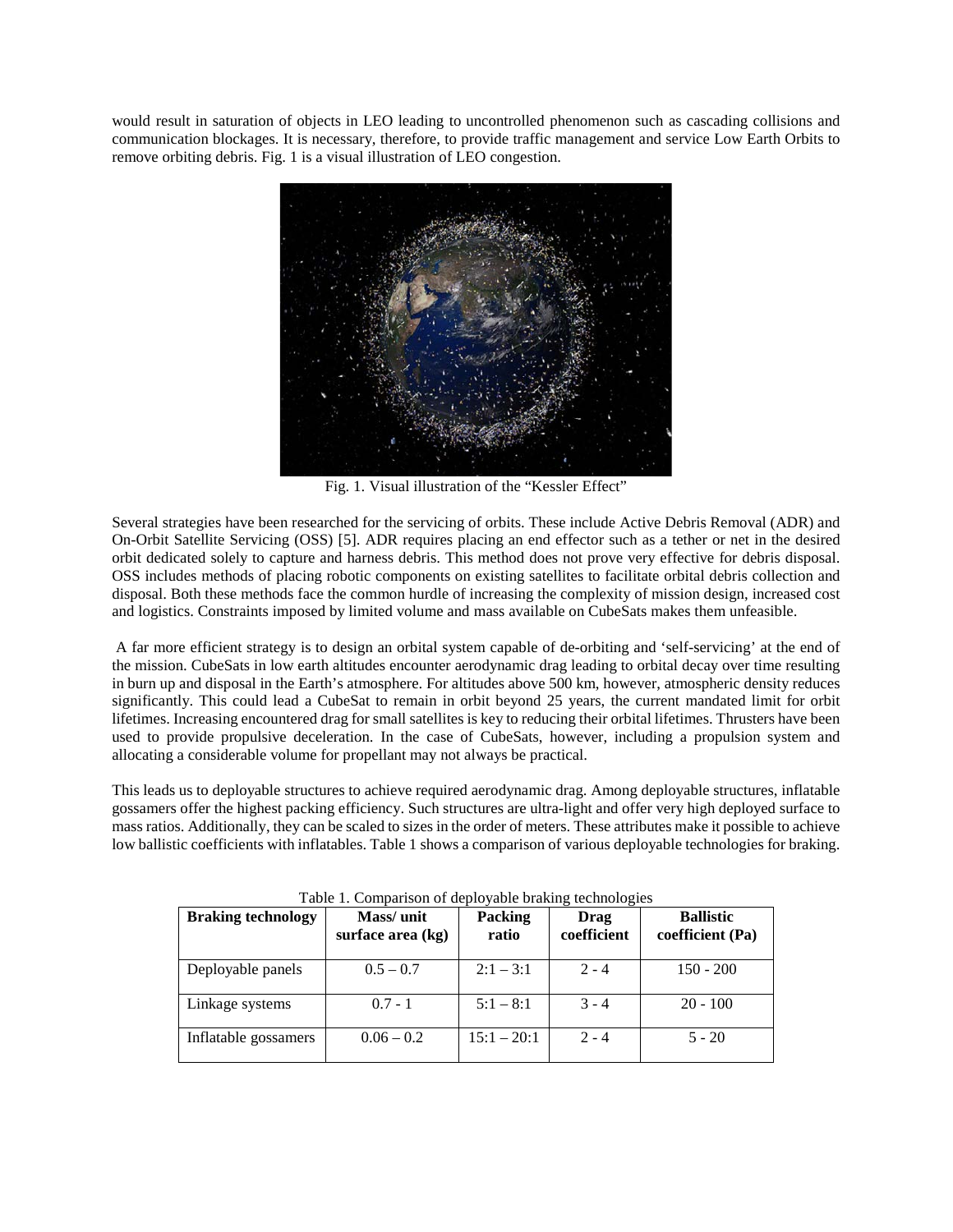In this paper, we look into feasible design configurations for a CubeSat based inflatable aerodynamic drag/braking device. A design strategy is evolved to produce concept braking structures compatible with the CubeSat form factor. Deceleration requirements narrow down the structural design space for the inflatables. Structural response studies are conducted to understand important design traits with respect to aero-braking performance. We then compute the drag co-efficient and ballistic co-efficient of the proposed design to access expected braking performance. A discretized structural model is then presented to analyze the effect of scale on aero-braking and structural performance for different geometries. In the following sections we present related work, followed by methodology, results, discussion, conclusions and future work.

## **2. RELATED WORK**

Deployable systems have been studied for atmospheric re-entry. However, work dedicated to aero-braking for on orbit servicing has received limited attention. Inflatable structures have seen development since the 1950's when NASA launched their ECHO satellite balloon program [6]. Inflatable technology received considerable attention for structural applications varying from gossamer sails, antennas, landing airbags and solar panels [7]. Ruggedized inflatables made of thermal fabrics started being researched for the challenging thermos-structural conditions during atmospheric reentry. The first inflatable re-entry test was carried out in the year 2000 as a demonstration of inflatable re-entry and descent technology (IRDT) [8]. The structure consisted of an inflatable flexible heat shield and a parachute landing system. The experiment demonstrated significant improvement in payload to mass ratios due to highly efficient packing and low-weight of the inflatable. Structural and thermal performance was observed to be enough to survive atmospheric-entry into Earth.

The success of the IRDT established inflatable technology as a robust and low-cost alternative to existing re-entry technologies. A second successful experiment was seen when NASA launched the inflatable re-entry vehicle experiment (IRVE) in 2006. The IRVE is a 3-meter diameter, 60° half angle sphere cone consisting of an inflatable aero-shell structure. The purpose of the experiment was to validate aero-shell performance for atmospheric re-entry [9].

Successful tests with inflatables for hypersonic re-entry established inflatables as a promising, ultra-lightweight rugged solution. This led to research into smaller scale inflatables on small satellites including CubeSats. For a braking or de-orbit device, the encountered thermo-structural loads are an order of magnitude lower than atmospheric re-entry. In our earlier, we analyzed the feasibility of atmospheric entry into Mars using a drag-device that needs to withstand high-temperatures [20]. Such as small system would then deploy small robots such as the SphereX platform onto the surface of Mars [21-22]. Here as we are just analyzing drag device, this simplifies the design and allows compact and lightweight gossamers to be used. Andrews Space has developed a prototype that has undergone ground based tests as an inflatable nanosat de-orbit and recovery system for CubeSat payloads [10]. Fig. 3 shows an illustration of their design. Italian concept IRENE [11] is undergoing tests with a spherical cone designs but is intended for much larger payloads.



Fig. 3. Proposed d2U CubeSat DRS mechanism [10]

Carandente et al [5] present concepts for aero-braking structures from a de-orbit and re-entry point of view. The concepts presented are ones that offer substantial reduction of ballistic coefficient of these structures. The authors point out that a lower ballistic coefficient leads to a reduction in peak mechanical and thermal loads experienced by the structure while achieving higher deceleration rates. This highlights the potential of using large inflatable gossamers that can be packaged into very small volumes for nano-satellite payloads.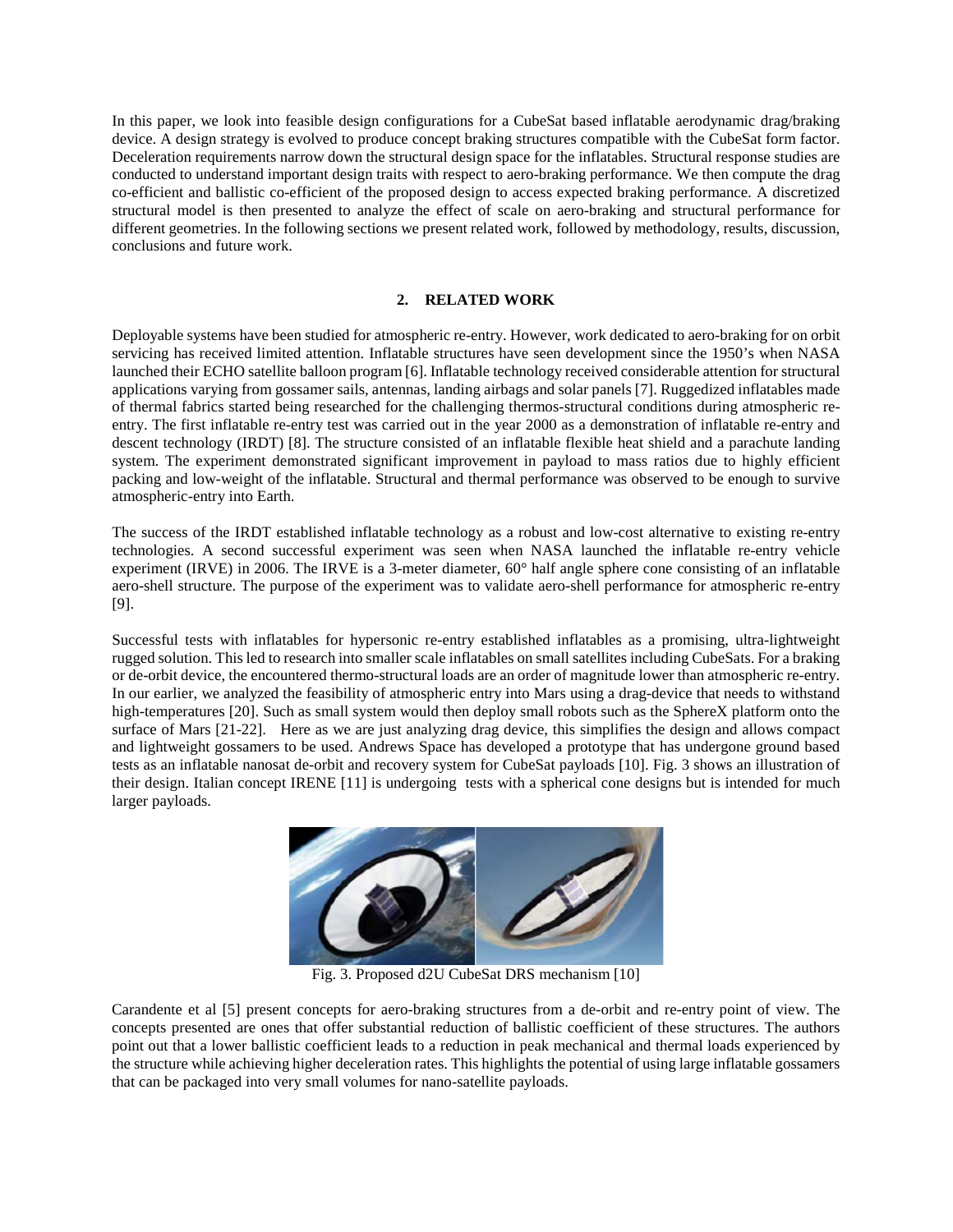Among large scale gossamer structures, Global Aerospace Corporation proposed the Gossamer Orbit Lowering Device (GOLD) to de-orbit spent stages and old or derelict satellites [12]. The concept consists of deploying a large inflatable sphere several meters in diameter that offers exceptionally low ballistic coefficients in Lower Earth Orbits. Fig. 4 shows the concept. Gossamer sails made of Kapton have also been studied in considerable detail [13]. While sails potentially offer more efficient packing ratios than inflatables, their structural reliability for aerobraking is not clearly established. While encountering loads due to atmospheric drag, a pneumatic pressure system has been used to provide necessary resistive stiffness. In the case of sails, additional structural re-enforcement is needed which has reduces packing efficiency and increases deployment complexity.

Pneumatic inflatables have shown robust structural behavior while maintaining ease of scaling into large sizes. The focus of our research is on inflatable structures. Pneumatic inflatable require a gas source. This can be in the form of a compressed gas or gas producing chemical reaction. Inflatables using solid state sublimates as gas sources have shown promising results for Low Earth Orbit operation [14]–[16]. Our present work focuses on structural design using a sublimate gas source.



Fig. 4. GOLD system for de-orbiting a large observatory [12] **3. METHODOLOGY**

An effective design strategy for inflatable de-orbit devices would require thorough understanding of structural loads encountered by such devices. The loads would depend on the geometry and stiffness of the structure. Our methodology begins with characterizing expected loads that would need to be countered by the inflatable. Since these loads are a function of the structures geometry, this serves to provide us with bounds on geometrical constraints. Geometric and structural design bounds thus lead us to evaluate several candidate designs for the de-orbiting device. A discrete finite element method is used for an approximate analysis of structural performance. This helps us understand the extent to which these structures can be scaled up and the corresponding effect on their aero-braking performance.

#### **3.1 Environmental Loads and Geometric Requirements**

De-orbit performance is proportional to the drag force experienced by the device. As the spacecraft altitude increases, the surrounding atmosphere continues to rarify thereby reducing drag. The effect of height on atmospheric drag is described by (1)

$$
\rho \approx \rho_o e^{-\Delta h'_{h_o(h)}} \tag{1}
$$

The atmospheric density  $\rho$  at a given altitude and  $\rho_o$  at a second altitude with difference in height of  $\Delta h$  are related exponentially as shown.  $h_o(h)$  termed as scale height is a function of altitude. We begin by studying the nature of forces encountered towards two major applications. For a circular orbit at altitude *H* above the Earth, the average change in acceleration due to drag is as shown in (2)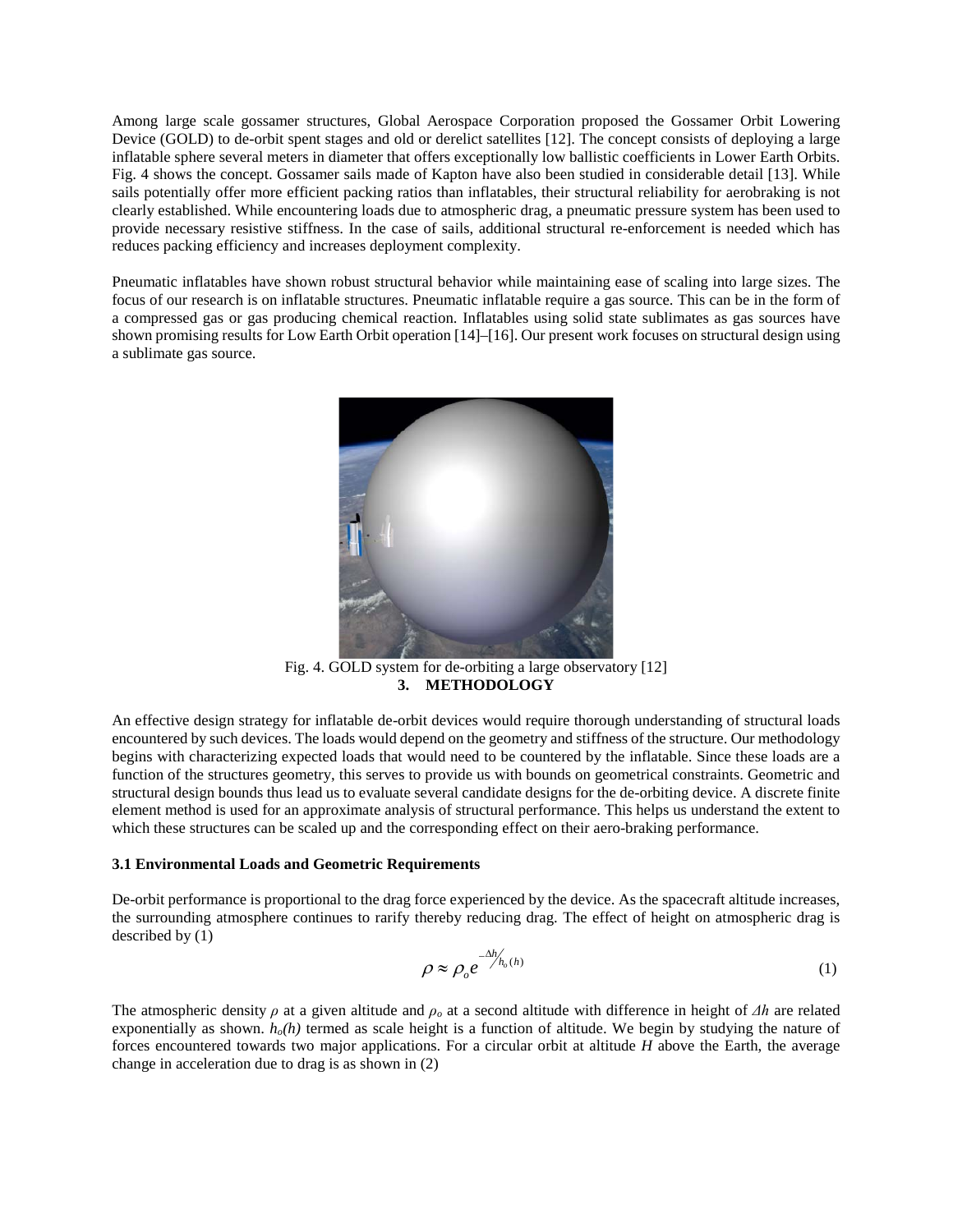$$
\Delta a_{rev} = -\frac{2\pi \rho a^2}{b_c} \tag{2}
$$

To enable atmospheric burn up at 100 km altitude, requires the ballistic coefficient be a function of altitude and can be written as:

$$
b_c = \frac{\left(R_e + H\right)^2 \left(2R_e + H + 10^5\right) \left(H - 10^5\right)}{2\pi\mu\rho \left(R_e + 10^5\right)^2}
$$
(3)

#### **3.2 Structural Design Methodology**

Our design of the aero-braking structures is based on competing structural requirements. The structure must be strong enough to withstand the braking force but must also be able to efficiently transfer loads to prevent stress localization and consequent failures. Another major requirement is thermal endurance. Dorsey and Mikulas [17] present their work on fundamental design and sizing equations developed for aerobraking structures. For support structures with no curvature, lift to drag ratios can be assumed to be less than 0.5 [18]. Traditionally, two separate strategies have been developed. One is the design on the support structure and the other is that of the shield that offers resistance and drag. The support truss is designed to transfer aerodynamic drag from the braking shield structure. Fig. 5 shows a schematic diagram of this basic configuration:



Fig. 5. Structural design configuration.

The pressure distribution on the surface of the shield can be assumed to be uniform in nature and is calculated from the aerobrake inertia force due to a constant rate of deceleration. The pressure *p* is given as shown in (4) as:

$$
p = \frac{M_s a}{g A_{ab}}
$$
 (4)

Here  $M_s$  is the mass of the spacecraft attached to the braking system, *a* is the deceleration rate, *g* is a constant defined by Newton's law as Force = (mass  $\times$  acceleration).  $A_{ab}$  is the area of the aerobraking structure. We extend their methodology to include design of inflatable membrane structural units. Based upon structural function, the aerobraking device consists of a shield and support structure. The fundamental structural sizing equation is a shown below.

$$
w_{\text{max}} = \alpha \frac{qA^4}{D_{HP}}
$$
 (5)

Here *wmax* represents a bound on maximum mass of the structure for achieving a bending stiffness *DHP* for encountered drag force *q* over area *A*. Based on sizing requirements, we propose two spherical cone based structural concepts as shown in Fig. 6 and 7 below: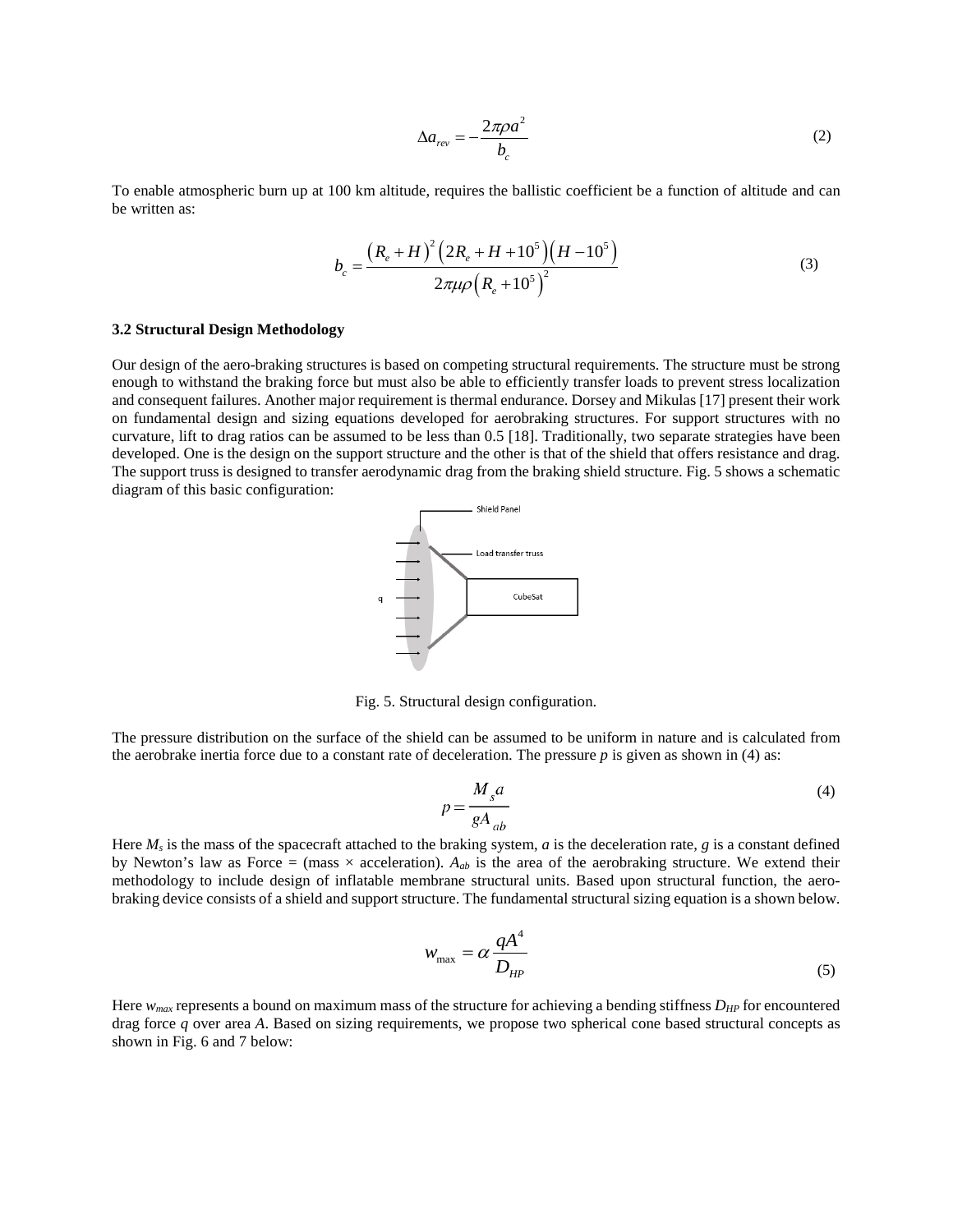

Fig. 6. Concept 1 with spherical inflatable aeroshell.



Fig. 7. Concept 2 with toroidal inflatable aero-shell.

Our concepts consist of inflatable structural members providing load transfer from a membrane skin. The apex cone acts as rigid support on the other end. The rigidity of the apex is to withstand thermo-structural load concentration at the apex region. Concept 1 uses an assembly of inflatable spheres as support while in Concept 2 that has been replaced by an inflatable toroid.

## **3.3 Design Performance Analysis**

The design's performance is analyzed to understand the structural response and aerobraking performance. The inflatable membrane's structural response was simulated using commercial finite element software LS-Dyna. Stress and deformations were obtained for each individual element. To assess the performance of the inflatable membranes, a separate strategy was adopted. Fig. 8 shows a discretized simplification of an inflatable membrane. The inflatable element has been replaced by a 3-dimensional truss element termed as a voxel. This replaced the spherical inflatable with a tetrahedral structure. While this is not an accurate representation of membrane dynamics, it serves to understand the effect of geometry and scale on the structure's response.

Aero-braking or de-orbit performance of the inflatable is characterized by estimating its drag co-efficient. The following equation is used to assess the drag co-efficient based on the structure's geometry: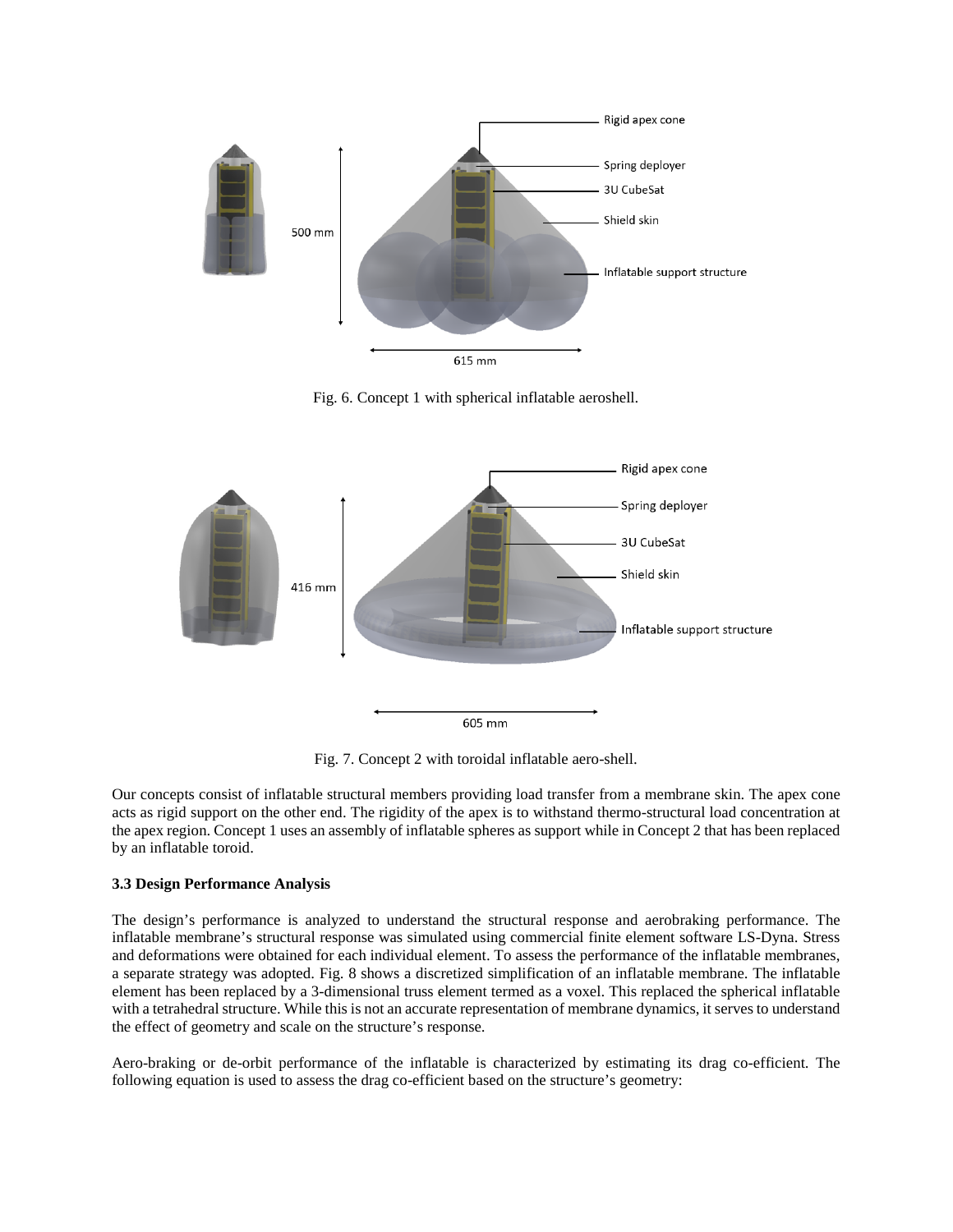$$
C_D = \alpha \left(\frac{4}{A} \int_S \cos^3 \phi dS\right) + \beta \left(2 + \frac{1}{A} \int_S \cos^2 \phi dS\right) + 2\gamma
$$
 (6)

*α*, *β* and *γ* represent relative fractions contributing to specular, diffuse and absorptive surfaces on the structure. Hence, the sum  $\alpha+\beta+\gamma$  equals 1.  $\Phi$  represents the angle between the structure's surface normal and velocity vector. Computed drag coefficient values were used to calculated obtained deceleration using (7).

$$
\Delta P_{rev} = -6\pi^2 \left( C_D A / m \right) \rho a^2 / V \tag{7}
$$

Here *ΔP* represents a change in orbital period for a circular orbit characterized by the CubeSats velocity V and mass m. The calculated loads are compared with expected structural behavior to understand their ability to maintain structural integrity.

### **3.4 Pathway Towards Large Scale Structures**

Conducting full scale structural simulations on large inflatable assemblies is time intensive and not computationally efficient. An alternate strategy is to perform reduced order simulations using discretized approximation. As shown in Fig. 9 , the discretized structure consists of a truss assembly also known as a voxel [19]. We use this method to understand general structural effects on varying geometry and size of inflatable structures.



Fig. 8. Discretized voxel approximation.

6-DoF (Degree of Freedom) element stiffness matrices were computed for each element in the voxel as shown in (8).

$$
K^e = R^{e^T} k^e \begin{bmatrix} 1 & -1 \\ -1 & 1 \end{bmatrix} R^e \tag{8}
$$

 $\overline{a}$ 

Where  $k^e$  represents the stiffness of each element and  $R^e$  represents a transformation matrix given by:

$$
R^{e} = \frac{1}{l^{e}} \begin{bmatrix} x_{n}^{e} & y_{n}^{e} & z_{n}^{e} & 0 & 0 & 0 \\ 0 & 0 & 0 & x_{n}^{e} & y_{n}^{e} & z_{n}^{e} \end{bmatrix}
$$

Here *l* represents the length of each element and *x*, *y* and *z* represent change in *x* and *y* and *z* coordinated between adjacent elements in the voxel. The elemental stiffness matrices are scattered and summed to form the global stiffness matrix as follows: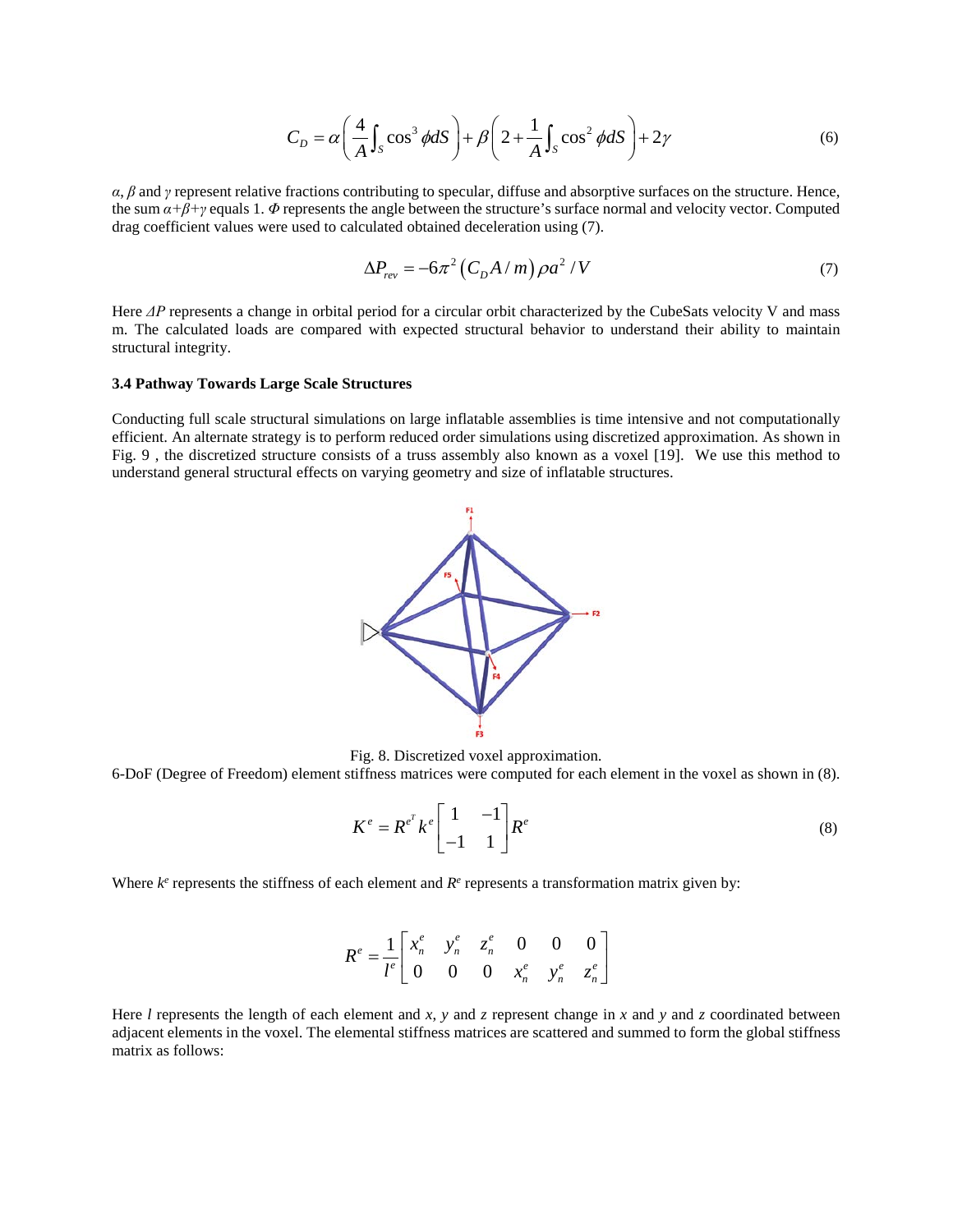$$
K = \sum_{e} L^{e} K^{e} L^{e}
$$

 $L<sup>e</sup>$  represents a binary matrix to scatter stiffness values over the length of the displacement vector. Nodal displacements are then found using the following equation:

$$
d = K^{-1}F \tag{9}
$$

### **4. RESULTS AND DISCUSSION**

This section discusses results obtained from our analysis. We begin by simulating the final obtained shape of the drag devices as shown in Fig 10 and 11. This is referred to as the free-form structural response. The final deployed shape obtained from these simulations then becomes a basis for calculations of drag and ballistic coefficients that are used to characterize aero-braking performance of the inflatable.

#### **4.1 Free-form Structural Response of Inflatable Concepts**

Free form analysis of deflated membranes was conducted to understand their inflated geometries. The final shape of the aeroshell was determined from best fit obtained geometries. Fig. 10 shows evolved geometry of Concept 1 over time. The spherical supports attached to the skin are observed to extend outward and move outward away from the CubeSat's walls as shown.



Fig. 10. Deformation plot for Concept 1.

Fig. 10 shows evolved geometry of Concept 2 over time. Deformation observed in this case is much lower as compared to Concept 1. This is due to a uniform distribution of stress across a larger surface area offered by Concept 2. As can be seen in Fig. 12, this also translates into much slower stress in the case of Concept 2.



Fig. 11. Deformation plot for Concept 2.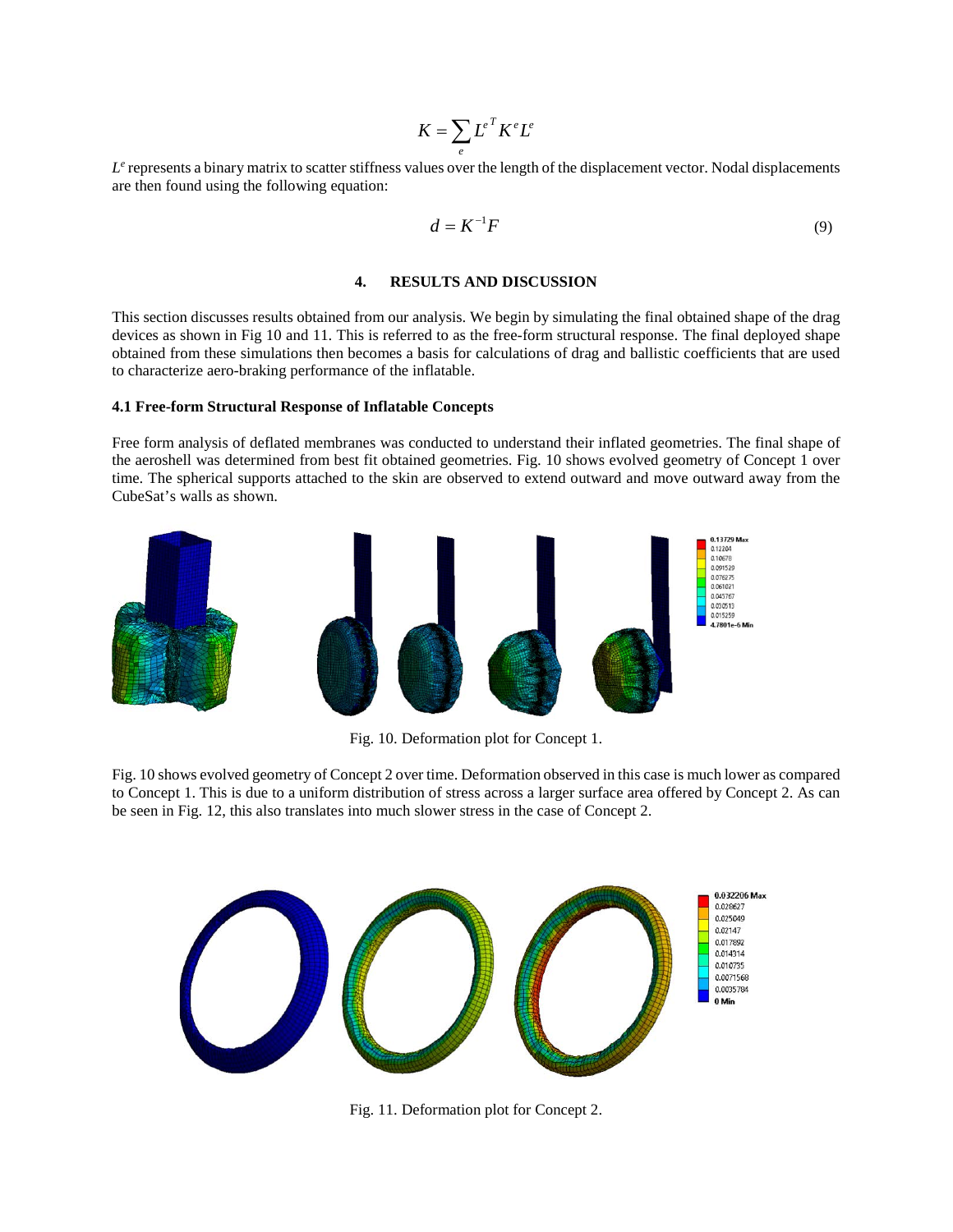

Fig. 12. Stress comparison plots for Concept 1 and 2.

It can be observed that the overall stresses developed due to aero-braking loads are well above critical or buckling stresses in both inflatable designs.

### **4.2 Aero-braking Performance**

Table 2 shows estimated drag coefficients, ballistic coefficients and estimated orbit decay for a 3U CubeSat using both inflatable concepts with an estimated total mass of 4 kg.

| <b>Design Concept</b> | Mass (kg) | <b>Surface Area</b><br>(m2) | Drag Co-efficient | <b>Ballistic Co-efficient</b><br>(kg/m2) |
|-----------------------|-----------|-----------------------------|-------------------|------------------------------------------|
| 3U CubeSat            | 3.5       | 0.01                        |                   | 175                                      |
| Concept 1             |           | 0.248                       | 2.667             | 6.05                                     |
| Concept 2             |           | 0.346                       | ר ר               | 4.28                                     |

Table 2. Comparison of braking concepts

The above table shows a dramatic decrease in ballistic co-efficient upon adding the inflatable structures onto the 3U CubeSat. This is due to much larger surface areas at very low additional mass. A larger drag coefficient is possible in thanks to an optimized spherical cone geometry. Based on calculated co-efficient values, we go on to calculate estimated de-orbit lifetimes for each case. Table 3 shows estimated orbit decay times from various altitudes of a circular orbit for both design concepts.

| Altitude (km) | <b>Disposal Life-time (years)</b> |           |                  |  |
|---------------|-----------------------------------|-----------|------------------|--|
|               | 3U CubeSat                        | Concept 1 | <b>Concept 2</b> |  |
| 400           |                                   | 0.05      | 0.045            |  |
| 500           | 6.3                               |           | 0.28             |  |
| 600           | 23.5                              | l.58      |                  |  |
| 700           | >25                               |           |                  |  |
| 800           |                                   | $\Omega$  |                  |  |

Table 3. Comparison of expected de-orbit times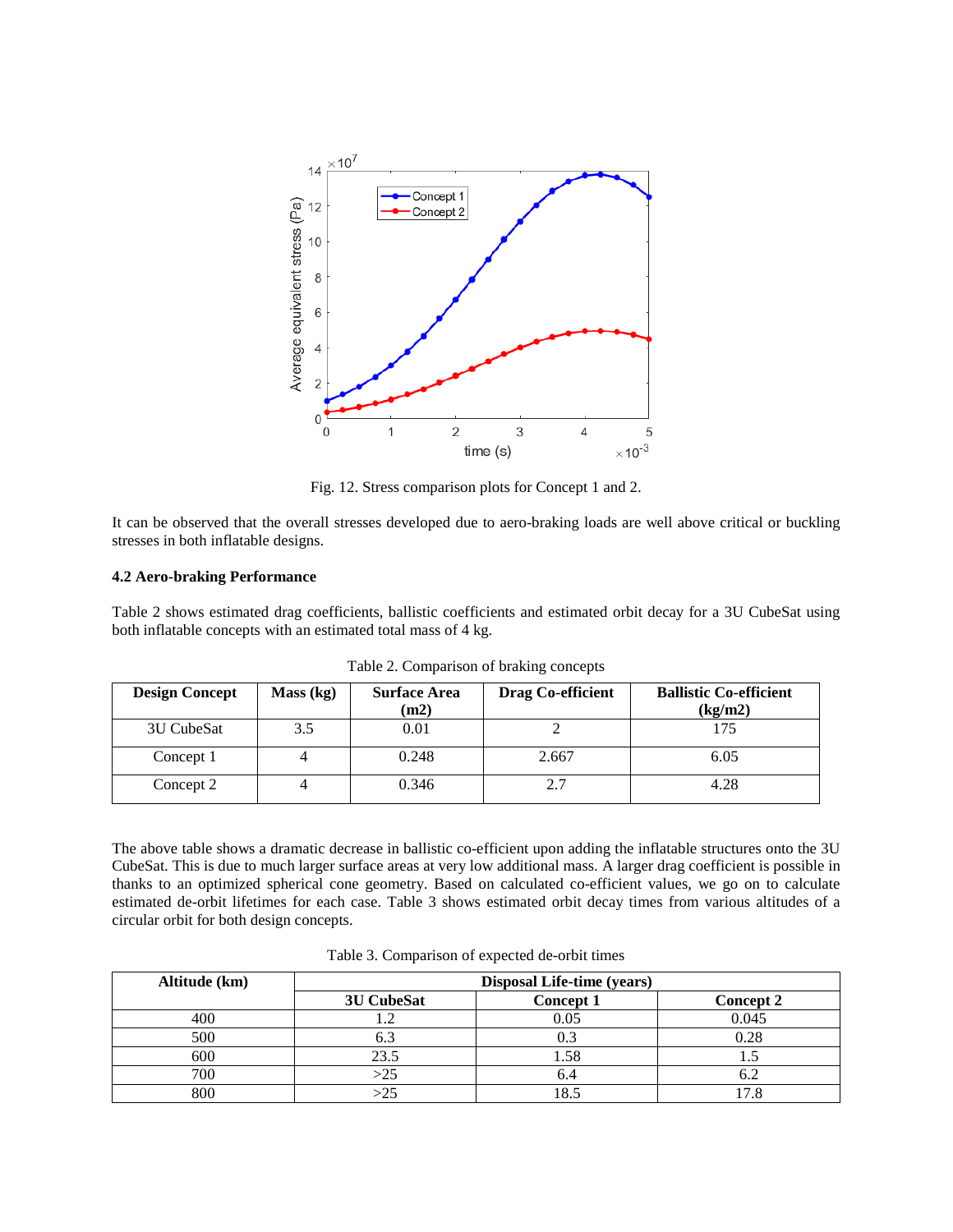The reduction in de-orbit lifetimes is in agreement with much lower ballistic co-efficient. Concept 2 is found to have greater braking and structural performance in comparison with Concept 1.

## **5. CONCLUSION AND FUTURE WORK**

Our work demonstrates a structural design strategy for the design and development of inflatable gossamer aero-braking structures for de-orbiting small satellites. Based on structural design requirements, we proposed two spherical cone designs. Our concept consists of a membrane skin supported on a rigid-apex on one end and an inflatable support structure on the other. Of the inflatable support structures, two separate concepts were put forth. The first was inflatable spheres and the second was an inflatable toroid. Structural analysis reveals much more uniformly distributed loads on the toroidal design leading to a reduction in net stresses.

When it comes to aero-braking performance, the toroidal design was observed to offer greater encountered surface area for the same mass leading to very low ballistic co-efficient. Our analysis shows clear advantages of a toroidal inflatable supported gossamer aero-braking structure. The methodology presented leads to the successful conceptual design of a nano-satellite based de-orbiting device. We have gone on to analyze scaled up assembles up to 5 meters in diameter using discrete finite elements. This has helped identify structural traits necessary to ensure scaling up of inflatable de-orbit device for usage on large satellites and telescopes.

Further work includes incorporating high fidelity atmospheric models to estimate drag coefficients with greater accuracy. This would be used to further refine the structural design of the proposed concepts. The structural model will need modifications to incorporate thermal loads and thermal stress concentrations on the inflatable device. This will be followed by testing in a laboratory followed by testing under a relevant environment.

# **6. REFERENCES**

- [1] W. Lan, "CubeSat Design Standard Document." .
- [2] R. L. Staehle *et al.*, "Interplanetary CubeSats: Opening the Solar System to a Broad Community at Lower Cost," p. 26.
- [3] A. Klesh and J. Krajewski, "MarCO: CubeSats to Mars in 2016," p. 7.
- [4] "Space junk reaching," *Reuters*, 01-Sep-2011.
- [5] V. Carandente and R. Savino, "New Concepts of Deployable De-Orbit and Re-Entry Systems for CubeSat Miniaturized Satellites," *Recent Pat. Eng.*, vol. 8, no. 1, pp. 2–12, Apr. 2014.
- [6] I. I. Shapiro and H. M. Jones, "Perturbations of the Orbit of the Echo Balloon," *Science*, vol. 132, no. 3438, pp. 1484–1486, 1960.
- [7] C. H. M. Jenkins, "Gossamer Spacecraft," in *Gossamer Spacecraft: Membrane and Inflatable Structures Technology for Space Applications*, vol. 191, American Institute of Aeronautics and Astronautics, p. 34.
- [8] D. Wilde, S. Walther, K. Pitchadze, S. Alexsaschkin, D. Vennemann, and L. Marraffa, "Flight test and ISS application of the Inflatable Reentry and Descent Technology (IRDT)," *Acta Astronaut.*, vol. 51, no. 1–9, pp. 83–88, Jul. 2002.
- [9] M. Lindell, S. Hughes, M. Dixon, and C. Willey, "Structural Analysis and Testing of the Inflatable Re-Entry Vehicle Experiment (IRVE)," 2006.
- [10] J. Andrews, K. Watry, and K. Brown, "Nanosat Deorbit and Recovery System to Enable New Missions," p. 5.
- [11] E Bassano, R Savino, C Richiello, G Russo, R Aurigemma, and F Punzo, "IRENE -ITALIAN RE-ENTRY NACELLE FOR MICROGRAVITY EXPERIMENTS," 2011.
- [12] K. Nock, K. Gates, K. Aaron, and A. McRonald, "Gossamer Orbit Lowering Device (GOLD) for Safe and Efficient De-Orbit," in *AIAA/AAS Astrodynamics Specialist Conference*, Toronto, Ontario, Canada, 2010.
- [13] J. M. Fernandez *et al.*, "Design and development of a gossamer sail system for deorbiting in low earth orbit," *Acta Astronaut.*, vol. 103, pp. 204–225, Oct. 2014.
- [14] A. C. Horn, "A Low Cost Inflatable CubeSat Drag Brake Utilizing Sublimation," M.S., Old Dominion University, United States -- Virginia, 2017.
- [15] A. Babuscia, J. Sauder, A. Chandra, J. Thangavelautham, L. Feruglio, and N. Bienert, "Inflatable antenna for CubeSat: A new spherical design for increased X-band gain," in *2017 IEEE Aerospace Conference*, 2017, pp.  $1-10.$